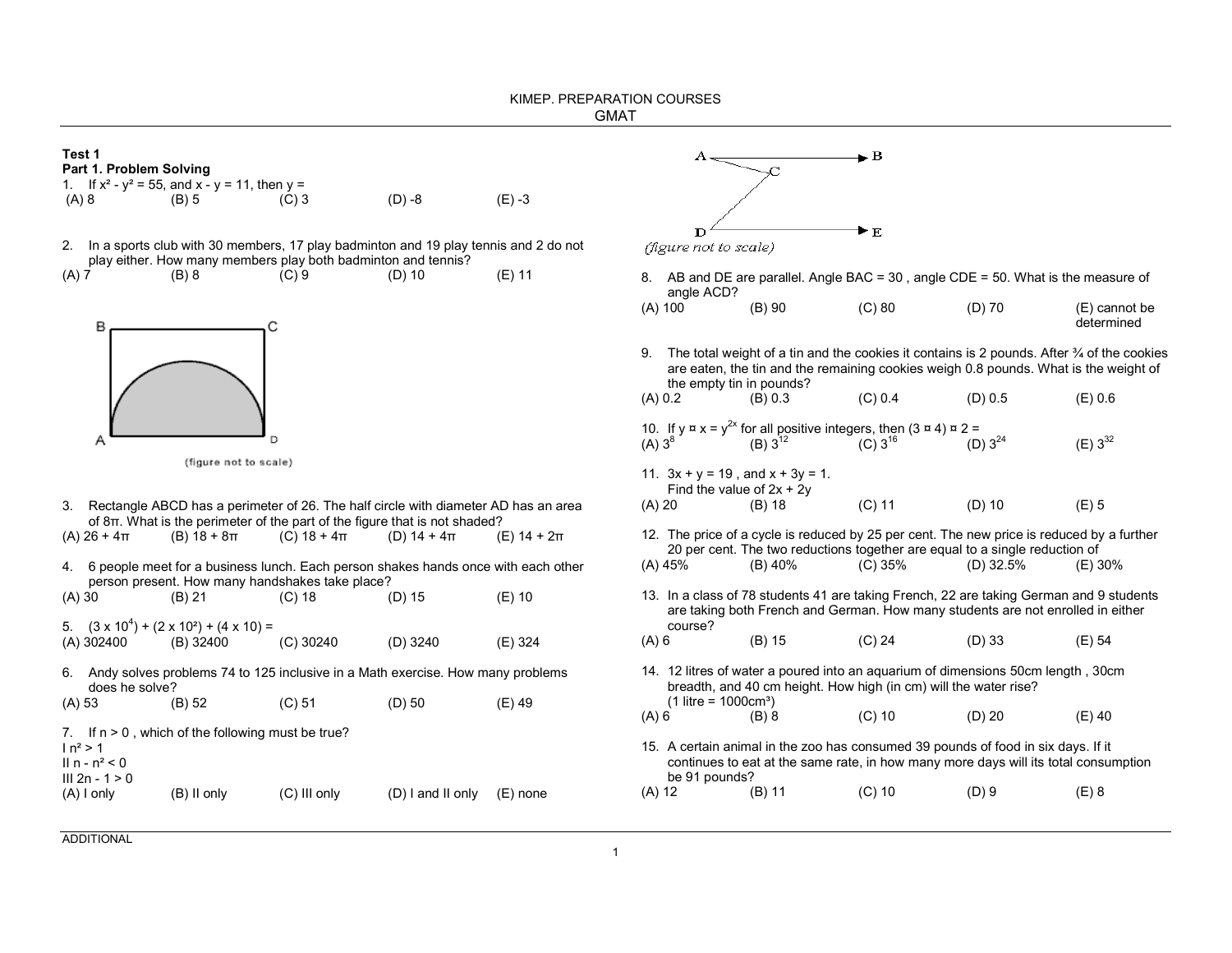# GMAT



16. Amy has to visit towns B and C in any order. The roads connecting these towns with her home are shown on the diagram. How many different routes can she take starting from A and returning to A, going through both B and C and not travelling any road twice on the same trip?



17. ABCD is a parallelogram. BD = 2. The angles of triangle BCD are all equal. What is the perimeter of the parallelogram?

| (A) 12<br>$(B) 9\sqrt{3}$ | (C)9 | $(D)$ 8 | $(E)$ 3 $\sqrt{3}$ |  |
|---------------------------|------|---------|--------------------|--|
|                           |      |         |                    |  |

18. If the product of 6 integers is negative, at most how many of the integers can be negative?



19. In the figure above the square has two sides which are tangent to the circle. If the area of the circle is  $4a<sup>2</sup>π$ , what is the area of the square?

| (A) 2a <sup>2</sup> | (B) 4a | $(C)$ 4a <sup>2</sup> | (D) $16a^2$ | (E) 64a <del>°</del> |
|---------------------|--------|-----------------------|-------------|----------------------|
|---------------------|--------|-----------------------|-------------|----------------------|

20. Sheila works 8 hours per day on Monday, Wednesday and Friday, and 6 hours per day on Tuesday and Thursday. She does not work on Saturday and Sunday. She earns \$324 per week. How much does she earn in dollars per hour?<br>11 (B) 10 (C) 9 (D) 8 (A) 11 (B) 10 (C) 9 (D) 8 (E) 7

# Part 2. Data Sufficiency

#### Decision Rules

(A) Statement (1) ALONE is sufficient, but statement (2) ALONE is not sufficient.

(B) Statement (2) ALONE is sufficient, but statement (1) ALONE is not sufficient.

(C) BOTH statements TOGETHER are sufficient, but NEITHER statement ALONE is sufficient.

(D) EACH statement ALONE is sufficient.

(E) Statements (1) and (2) TOGETHER are NOT sufficient.

- 1. Kelly's raise increased his salary by what percent? (1) Kelly's raise was \$1,200. (2) Kelly's raise increased his taxes to \$1,700.
- 2. Mouse population X doubles every week. How many weeks from now will population X first exceed 1,000,000 ? (1) The mouse population is now 65,536.

(2) Fifteen weeks ago the mouse population was 2.

- 3. If no student took test T more than once, how many students took test T? (1) The average (arithmetic mean) of the students' scores on test T was 72. (2) The sum of he students' scores on test T was 2,232.
- 4. If  $x + 2y = 6$ , what is the value of  $x$ ?  $(1)$  2x + y = 9 (2) 3x + 2y = 14
- 5. Last year 4/5 of the applicants for a job on a police force passed the physical examination. If 3/4 of the applicants who passed the physical examination also passed the written examination, how many of the applicants passed both examinations?

(1) The number of applicants who did not pass either examination was equal to the number who passed the written examination only. (2) There was a total of 100 applicants.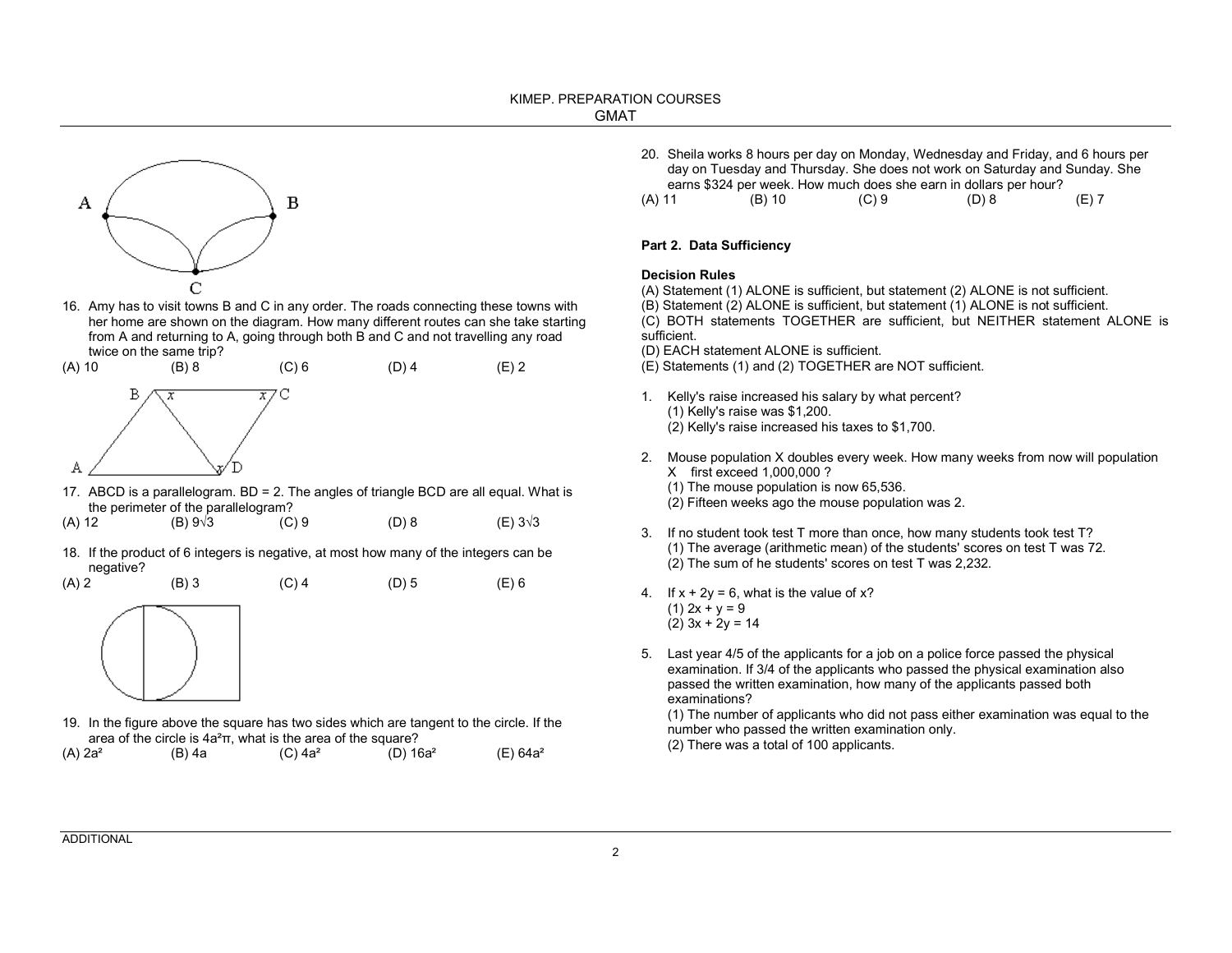- 6. Is the integer n even?  $(1)$  n<sup>2</sup> -1 is odd. (2)  $\sqrt{n}$  is an integer.
- 7. If today is Carol's birthday, how old is Carol? (1) 6 years ago she was half her present age. (2) 3 years from now she will be 3 times as old as she was 7 years ago.
- 8. If x, y, and z are positive, what is the value of x?  $(1) x + y = z + y$ (2)  $z - y = 4 - y$
- 9. If  $y > 0$ , is y greater than  $x$ ?  $(1)$   $3x = 2y$  $(2) x + y = 5$
- 10. Did the population of Country S increase by less than 20 percent from 1965 to 1975? (1) The population of Country S in 1965 was 180 million. (2) The population of Country S in 1975 was 1.17 times what it was in 1965.
- 11. Four dollar amounts, w, x, y, and z, were invested in a business. Which amount was greatest'? (1)  $v < z < x$

(2) x was 25 percent of the total of the four investments.

- 12. If the measures of the three interior angles of a triangle are  $y^\circ$ , 15x°, and 18x°, what is the value of y ?  $(1) \times = 5$ 
	- (2) 15x + y = 90
- 13. What is the average (arithmetic mean) of x and y?  $(1) x/2 + y/2 = 10$  $(2) x = 2y$
- 14. How many bags of grass seed were used for rectangular lawn X? (1) Lawn X has a perimeter of 720 feet. (2) One bag of grass seed was used for each 5,000 square feet of lawn X
- 15. If n is a positive integer, is n divisible by at least six positive integers? (1) n is the product of three different prime numbers.  $(2) n = 30$
- 16. If b is the product of three consecutive positive integers c,  $c + 1$ , and  $c + 2$ , is b a multiple of 24? (1) b is a multiple of 3, (2) c is odd.
- 17. If x and y are integers, is  $x + y$  divisible by 6? (1) x is divisible by 6. (2) y is divisible by 6.
- 18. In a given class, what is the average (arithmetic mean) height per pupil? (1) The average (arithmetic mean) height of the girls in the class is 61 inches. (2) The average (arithmetic mean) height of the boys in the class is 64 inches.
- 19. Are integers r and s consecutive ? (1) r is odd and s is even.  $(2) r - s = 1$
- 20. A raincoat and an umbrella cost a total of \$53.50. What is the cost of the raincoat? (1) If the cost of the raincoat were to increase by 10 percent, the raincoat and the umbrella would cost a total of \$58.00.

(2) The cost of the raincoat is \$2.50 more than 5 times the cost of the umbrella.

# Part 3. Critical Reasoning

1. An eyeglass manufacturer tried to boost sales for the summer quarter by offering its distributors a special discount if their orders for that quarter exceeded those for last year's summer quarter by at least 20 percent. Many distributors qualified for this discount. Even with much merchandise discounted, sales increased enough to produce a healthy gain in net profits. The manufacturer plans to repeat this success by offering the same sort of discount for the fall quarter.

Which of the following, if true, most clearly points to a flaw in the manufacturer's plan to repeat the successful performance of the summer quarter?

(A) In general, a distributor's orders for the summer quarter are no higher than those for the spring quarter.

(B) Along with offering special discounts to qualifying distributors, the manufacturer increased newspaper and radio advertising in those distributors' sales areas.

(C) The distributors most likely to qualify for the manufacturer's special discount are those whose orders were unusually low a year earlier.

(D) The distributors how qualified for the manufacturer's special discount were free to decide how much of that discount to pass on to their own customers.

(E) The distributors' ordering more goods in the summer quarter left them overstocked for the fall quarter.

ADDITIONAL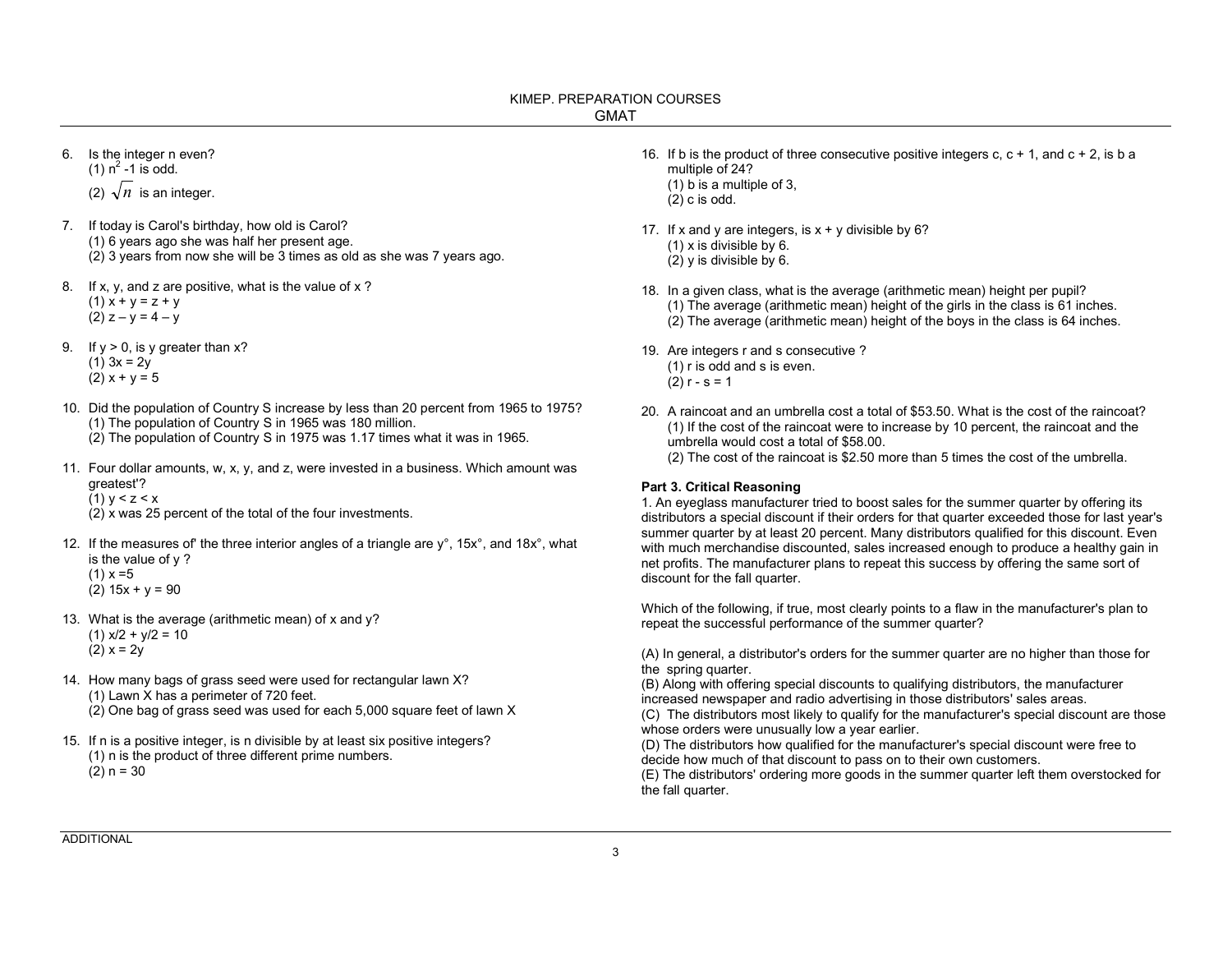2. Journalist: In physics journals, the number of articles reporting the results of experiments involving particle accelerators was lower last year than it had been in previous years. Several of the particle accelerators at major research institutions were out of service the year before last for repairs, so it is likely that the low number of articles was due to the decline in availability of particle accelerators.

Which of the following, if true, most seriously undermines the journalist's argument?

(A) Every article based on experiments with particle accelerators that was submitted for publication last year actually was published.

(B) The average time scientists must wait for access to a particle accelerator has declined over the last several years.

(C) The number of physics journals was the same last year as in previous years.

(D) Particle accelerators can be used for more than one group of experiments in any given year.

(E) Recent changes in the editorial policies of several physics journals have decreased the likelihood that articles concerning particle-accelerator research will be accepted for publication.

3. The proposal to hire ten new police officers in Middletown is quite foolish. There is sufficient funding to pay the salaries of the new officers, but not the salaries of additional court and prison employees to process the increased caseload of arrests and convictions that new officers usually generate.

Which of the following, if true, will most seriously weaken the conclusion drawn above?

(A) Studies have shown that an increase in a city's police force does not necessarily reduce crime.

(B) When one major city increased its police force by 19 percent last year, there were 40 percent more arrests and 13 percent more convictions.

(C) If funding for the new police officers' salaries is approved, support for other city services will have to be reduced during the next fiscal year.

(D) In most United States cities, not all arrests result in convictions, and not all convictions result in prison terms.

(E) Middletown's ratio of police officers to citizens has reached a level at which an increase in the number of officers will have a deterrent effect on crime.

4. A recent report determined that although only three percent of drivers on Maryland highways equipped their vehicles with radar detectors, thirty-three percent of all vehicles ticketed for exceeding the speed limit were equipped with them. Clearly, drivers who equip their vehicles with radar detectors are more likely to exceed the speed limit regularly than are drivers who do not.

The conclusion drawn above depends on which of the following assumptions?

(A) Drivers who equip their vehicles with radar detectors are less likely to be ticketed for exceeding the speed limit than are drivers who do not.

(B) Drivers who are ticketed for exceeding the speed limit are more likely to exceed the speed limit regularly than are drivers who are not ticketed.

(C) The number of vehicles that were ticketed for exceeding the speed limit was greater than the number of vehicles that were equipped with radar detectors.

(D) Many of the vehicles that were ticketed for exceeding the speed limit were ticketed more than once in the time period covered by the report.

(E) Drivers on Maryland highways exceeded the speed limit more often than did drivers on other state highways not covered in the report.

5. Researchers have found that when very overweight people, who tend to have relatively low metabolic rates, lose weight primarily through dieting, their metabolisms generally remain unchanged. They will thus burn significantly fewer calories at the new weight than do people whose weight is normally at that level. Such newly thin persons will, therefore, ultimately regain weight until their body size again matches their metabolic rate.

The conclusion of the argument above depends on which of the following assumptions? (A) Relatively few very overweight people who have dieted down to a new weight tend to continue to consume substantially fewer calories than do people whose normal weight is at that level.

(B) The metabolisms of people who are usually not overweight are much more able to vary than the metabolisms of people who have been very overweight.

(C) The amount of calories that a person usually burns in a day is determined more by the amount that is consumed that day than by the current weight of the individual. (D) Researchers have not yet determined whether the metabolic rates of formerly very overweight individuals can be accelerated by means of chemical agents. (E) Because of the constancy of their metabolic rates, people who are at their usual weight normally have as much difficulty gaining weight as they do losing it.

6. In 1987 sinusitis was the most common chronic medical condition in the United States, followed by arthritis and high blood pressure, in that order. The incidence rates for both arthritis and high blood pressure increase with age, but the incidence rate for sinusitis is the same for people of all ages. The average age of the United States population will increase between 1987 and 2000.

Which of the following conclusions can be most properly drawn about chronic medical conditions in the United States from the information given above?

(A) Sinusitis will be more common than either arthritis or high blood pressure in 2000. (B) Arthritis will be the most common chronic medical condition in 2000. (C) The average age of people suffering from sinusitis will increase between 1987 and 2000.

ADDITIONAL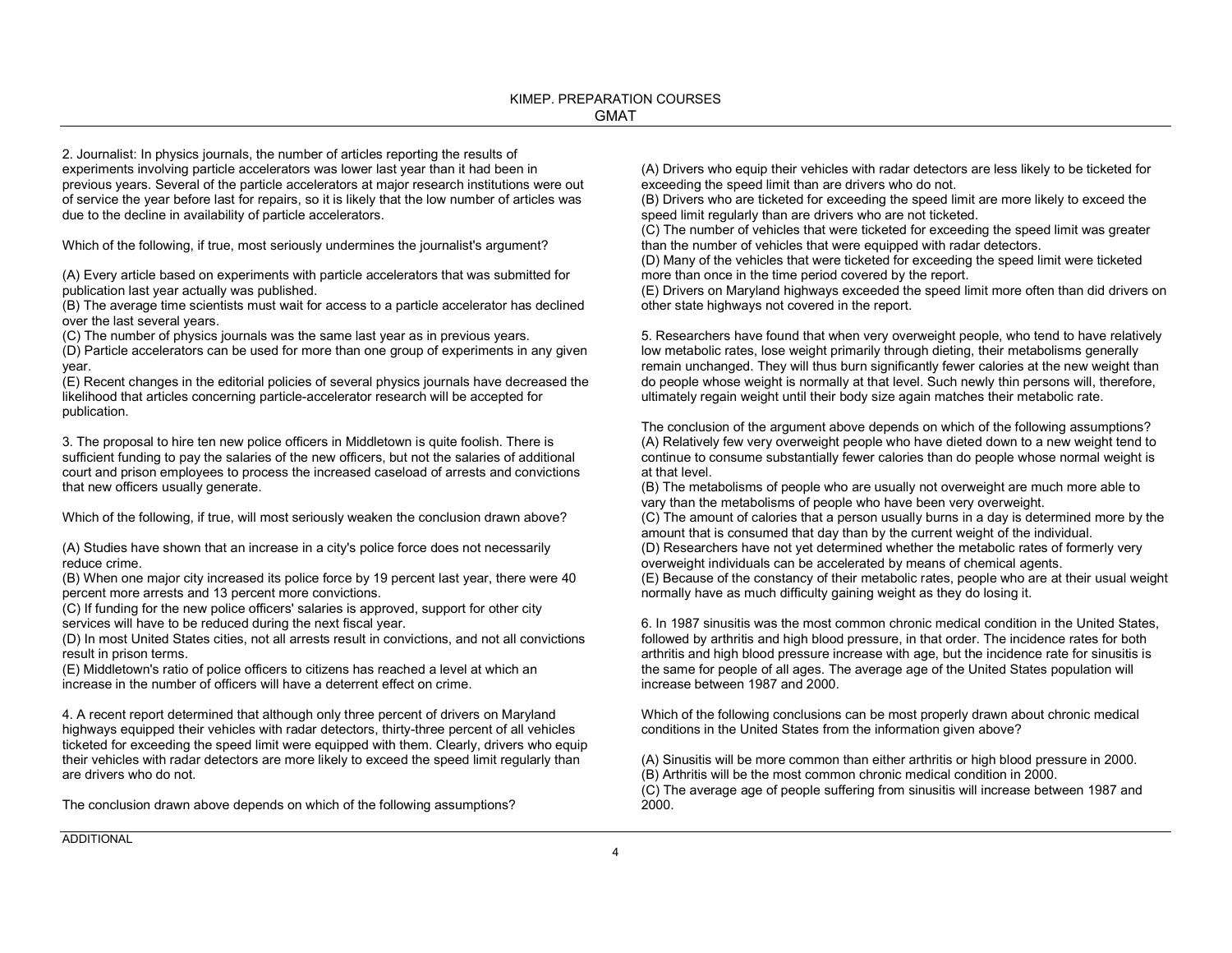(D) Fewer people will suffer from sinusitis in 2000 than suffered from it in 1987. (E) A majority of the population will suffer from at least one of the medical conditions mentioned above by the year 2000.

7. Parasitic wasps lay their eggs directly into the eggs of various host insects in exactly the right numbers for any suitable size of host egg. If they laid too many eggs in a host egg, the developing wasp larvae would compete with each other to the death for nutrients and space. If too few eggs were laid, portions of the host egg would decay, killing the wasp larvae.

Which of the following conclusions can properly be drawn from the information above?

(A) The size of the smallest host egg that a wasp could theoretically parasitize can be determined from the wasp's egg-laying behavior.

(B) Host insects lack any effective defenses against the form of predation practiced by parasitic wasps.

(C) Parasitic wasps learn from experience how many eggs to lay into the eggs of different host species.

(D) Failure to lay enough eggs would lead to the death of the developing wasp larvae more quickly than would laying too many eggs.

(E) Parasitic wasps use visual clues to calculate the size of a host egg.

8. Northern Air has dozens of flights daily into and out of Belleville Airport, which is highly congested. Northern Air depends for its success on economy and quick turnaround and consequently is planning to replace its large planes with Skybuses, whose novel aerodynamic design is extremely fuel efficient. The Skybus' fuel efficiency results in both lower fuel costs and reduced time spent refueling.

Which of the following, if true, could present the most serious disadvantage for Northern Air in replacing their large planes with Skybuses?

(A) The Skybus would enable Northern Air to schedule direct flights to destinations that currently require stops for refueling.

(B) Aviation fuel is projected to decline in price over the next several years.

(C) The fuel efficiency of the Skybus would enable Northern Air to eliminate refueling at some of its destinations, but several mechanics would lose their jobs.

(D) None of Northern Air's competitors that use Belleville Airport are considering buying Skybuses.

(E) The aerodynamic design of the Skybus causes turbulence behind it when taking off that forces other planes on the runway to delay their takeoffs.

9. Products sold under a brand name used to command premium prices because, in general, they were superior to nonbrand rival products. Technical expertise in product development has become so widespread, however, that special quality advantages are very hard to obtain these days and even harder to maintain. As a consequence, brandname products generally neither offer higher quality nor sell at higher prices. Paradoxically, brand names are a bigger marketing advantage than ever.

Which of the following, if true, most helps to resolve the paradox outlined above?

(A) Brand names are taken by consumers as a guarantee of getting a product as good as the best rival products.

(B) Consumers recognize that the quality of products sold under invariant brand names can drift over time.

(C) In many acquisitions of one corporation by another, the acquiring corporation is interested more in acquiring the right to use certain brand names than in acquiring existing production facilities.

(D) In the days when special quality advantages were easier to obtain than they are now, it was also easier to get new brand names established.

(E) The advertising of a company's brand-name products is at times transferred to a new advertising agency, especially when sales are declining.

10. A museum has been offered an undocumented statue, supposedly Greek and from the sixth century B.C. Possibly the statue is genuine but undocumented because it was recently unearthed or because it has been privately owned. However, an ancient surface usually has uneven weathering, whereas the surface of this statue has the uniform quality characteristically produced by a chemical bath used by forgers to imitate a weathered surface. Therefore, the statue is probably a forgery.

Which of the following, if true, most seriously weakens the argument?

(A) Museums can accept a recently unearthed statue only with valid export documentation from its country of origin.

(B) The subject's pose and other aspects of the subject's treatment exhibit all the most common features of Greek statues of the sixth century B.C.

(C) The chemical bath that forgers use was at one time used by dealers and collectors to remove the splotchy surface appearance of genuinely ancient sculptures.

(D) Museum officials believe that forgers have no technique that can convincingly simulate the patchy weathering characteristic of the surfaces of ancient sculptures.

(E) An allegedly Roman sculpture with a uniform surface similar to that of the stature being offered to the museum was recently shown to be a forgery.